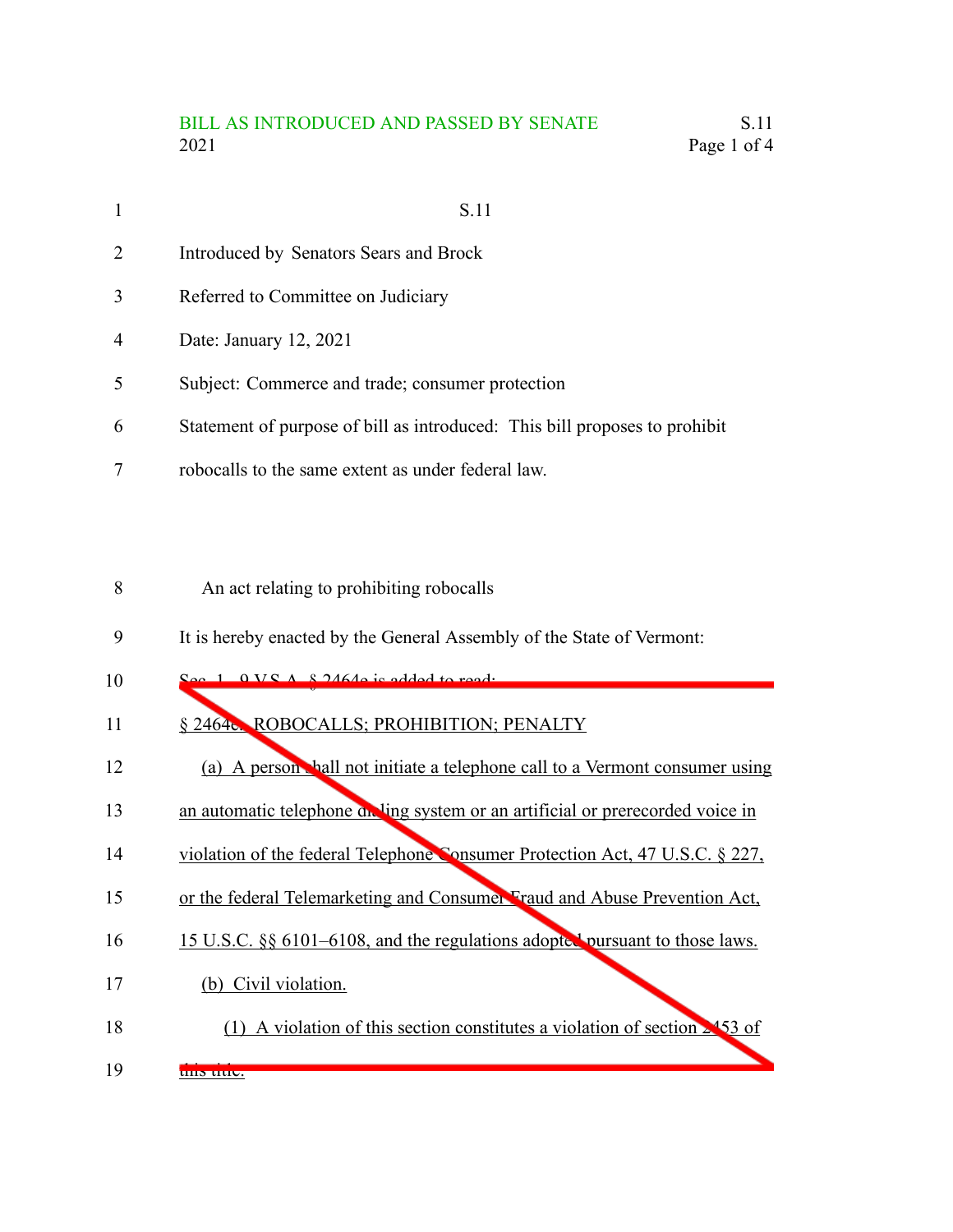| 1  | (2) Each prohibited telephone call constitutes a separate violation under         |
|----|-----------------------------------------------------------------------------------|
| 2  | this subsection.                                                                  |
| 3  | $\mathcal{O}(A)$ A person who receives a telephone call in violation of this      |
| 4  | section may bring an action in Superior Court for damages or a civil penalty,     |
| 5  | injunctive relier punitive damages in the case of a willful violation, and        |
| 6  | reasonable costs and attorney's fees.                                             |
| 7  | (B) The court may issue an award for the greater of a person's                    |
| 8  | damages or a civil penalty of \$500.00 for a first violation and \$1,000.00 for   |
| 9  | each subsequent violation.                                                        |
| 10 | (c) Criminal penalties.                                                           |
| 11 | (1) A person who violates this section shall be imprisoned for not more           |
| 12 | than 90 days or fined not more than \$1,000.00 per violation, or both.            |
| 13 | (2) Each telephone call constitutes a separate violation under this               |
| 14 | subsection.                                                                       |
| 15 | (d) The Attorney General shall exercise his or her a thority and discretion       |
| 16 | to work cooperatively with other state and federal government entities to         |
| 17 | identify callers who initiate robocalls to consumers in violation of this section |
| 18 | and to enforce the provisions of this section regardless of the location of the   |
| 19 | caller.                                                                           |
| 20 | Sec. 2. EFFECTIVE DATE                                                            |
| 21 | <u>FIIIS act shall take effect on July 1, 2021.</u>                               |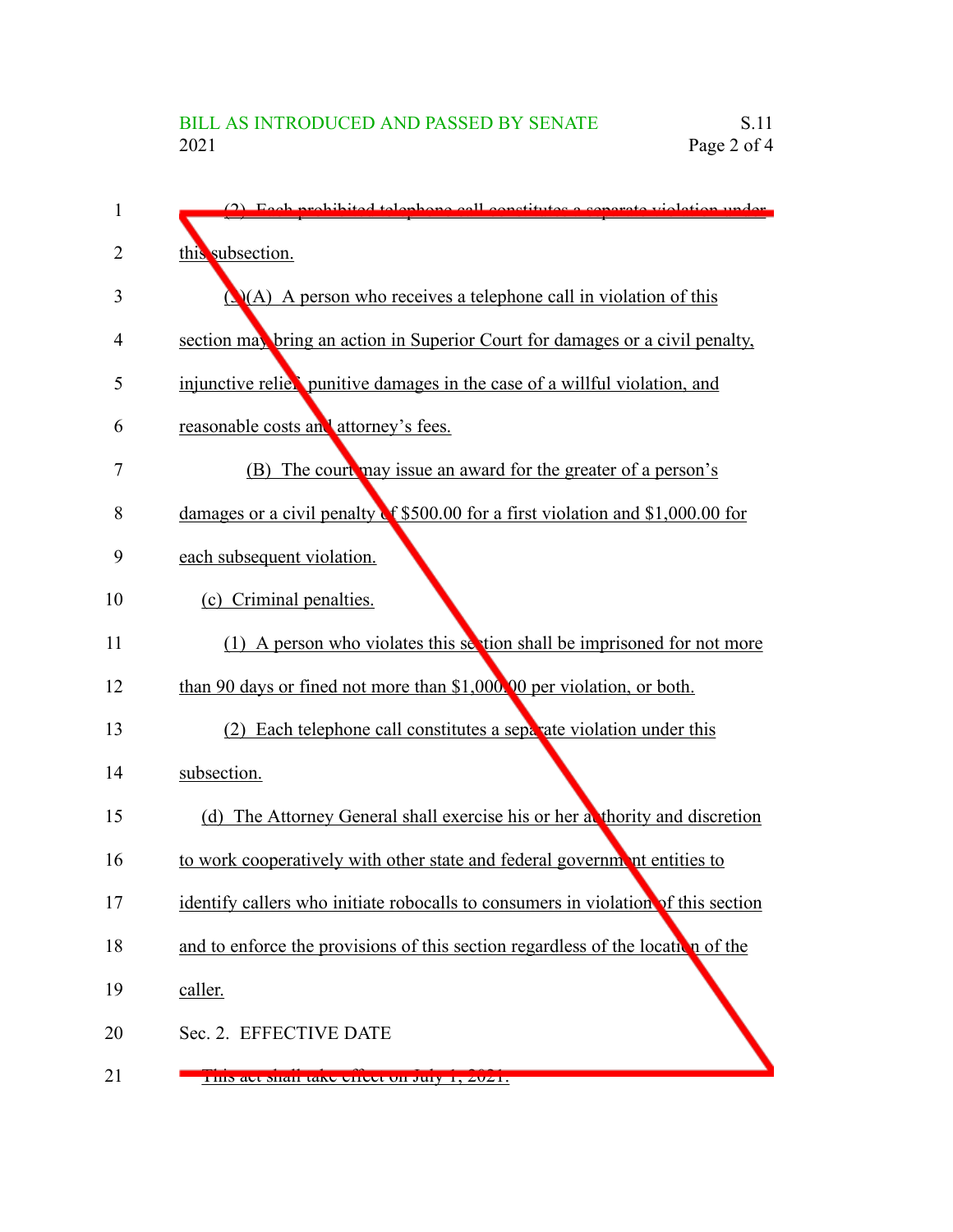*Sec. 1. 9 V.S.A. § 2464e is added to read:*

*§ 2464e. ROBOCALLS; PROHIBITION; PENALTY*

*(a) Intent. It is the intent of the General Assembly in adopting this section:*

*(1) to create a State law prohibition on the use of automatic telephone dialing systems and on the placement of robocalls to Vermont consumers that is coextensive with the federal limitations created in the Telephone Consumer Protection Act and the Telemarketing and Consumer Fraud and Abuse Prevention Act; and*

*(2) to continue to permit certain robocalls to the extent they are allowed under federal law, including:*

*(A) calls made for an emergency purpose;*

*(B) calls made with the prior express written consent of the called*

*party;*

*(C) calls conveying messages that are purely informational;*

*(D) calls concerning the collection of a debt but not including calls that attempt to sell consumers services to reduce debt;*

*(E) political calls;*

*(F) calls from health care providers; and*

*(G) messages from charities, provided that if the call originates from a person whom the charity hires to make a call on the charity's behalf, the call may only go to members of the charity or prior donors, and provided further that such callers include an automated option to allow a consumer to stop future calls.*

*(b) Definitions. As used in this section, "automatic telephone dialing system" means equipment that has the capacity:*

*(1) to store or produce telephone numbers to be called, using a random or sequential number generator; and*

*(2) to dial such numbers.*

*(c) Prohibition. A person shall not initiate a telephone call to a Vermont consumer using an automatic telephone dialing system or an artificial or prerecorded voice in violation of the federal Telephone Consumer Protection Act, 47 U.S.C. § 227, or the federal Telemarketing and Consumer Fraud and Abuse Prevention Act, 15 U.S.C. §§ 6101–6108, and the regulations adopted pursuant to those laws.*

*(d) Civil violation.*